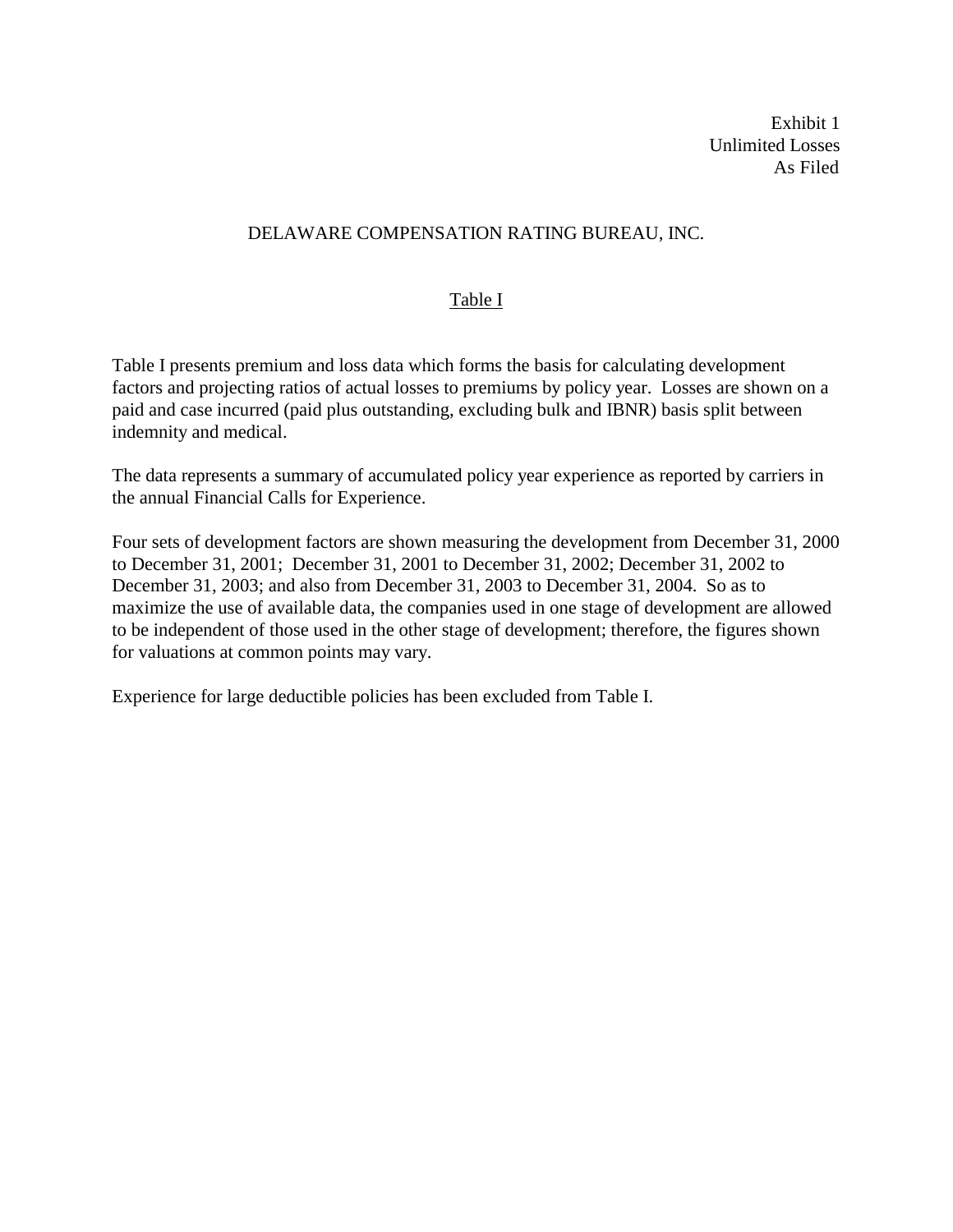#### **TABLE I**

### **POLICY YEAR DATA ACCUMULATED TO END OF CALENDAR YEAR**

#### **ACCUMULATED STANDARD EARNED PREMIUM**

| Policy Year  | of<br>As    | оf<br>As    | Ratio to   | Policy Year  | оf<br>As    | оf<br>As                  | Ratio to   |
|--------------|-------------|-------------|------------|--------------|-------------|---------------------------|------------|
| Valued       | 12/31/00    | 12/31/01    | Prior Year | Valued       | 12/31/01    | 12/31/02                  | Prior Year |
| Prior        |             |             |            | Prior        |             |                           |            |
| to 1981      | 266,896,641 | 266,971,328 | 1.0003     | to 1982      | 308,291,121 | 308,291,117               | 1.0000     |
| 1981         | 41,341,656  | 41,341,656  | 1.0000     | 1982         | 44,298,786  | 44,298,786                | 1.0000     |
| 1982         | 44,341,318  | 44,323,564  | 0.9996     | 1983         | 42,380,633  | 42,380,745                | 1.0000     |
| 1983         | 42,594,113  | 42,407,360  | 0.9956     | 1984         | 47,341,780  | 47,341,861                | 1.0000     |
| 1984         | 47,576,763  | 47,343,944  | 0.9951     | 1985         | 62,147,470  | 62,147,520                | 1.0000     |
| 1985         | 62,160,113  | 62,149,067  | 0.9998     | 1986         | 75,235,076  | 75,235,076                | 1.0000     |
| 1986         | 75,181,383  | 75,236,038  | 1.0007     | 1987         | 87,852,814  | 87,852,814                | 1.0000     |
| 1987         | 87,855,640  | 87,853,091  | 1.0000     | 1988         | 100,458,044 | 100,458,041               | 1.0000     |
| 1988         | 100,517,315 | 100,458,044 | 0.9994     | 1989         | 106,845,046 | 106,854,366               | 1.0001     |
| 1989         | 106,845,618 | 106,851,239 | 1.0001     | 1990         | 102,100,148 | 102,101,477               | 1.0000     |
| 1990         | 102,080,570 | 102,110,337 | 1.0003     | 1991         | 98,584,313  | 98,613,393                | 1.0003     |
| 1991         | 98,541,966  | 98,634,655  | 1.0009     | 1992         | 91,046,713  | 91,045,713                | 1.0000     |
| 1992         | 91,058,870  | 91,058,829  | 1.0000     | 1993         | 91,501,356  | 91,471,356                | 0.9997     |
| 1993         | 91,524,837  | 91,554,502  | 1.0003     | 1994         | 87,881,417  | 87,847,227                | 0.9996     |
| 1994         | 88,050,059  | 88,111,505  | 1.0007     | 1995         | 82,667,375  | 82,611,428                | 0.9993     |
| 1995         | 82,744,926  | 82,822,266  | 1.0009     | 1996         | 88,472,633  | 88,182,831                | 0.9967     |
| 1996         | 88,594,105  | 89,002,012  | 1.0046     | 1997         | 90,944,711  | 90,360,212                | 0.9936     |
| 1997         | 92,056,119  | 92,658,879  | 1.0065     | 1998         | 97,576,839  | 97,892,797                | 1.0032     |
| 1998         | 98,565,747  | 98,764,279  | 1.0020     | 1999         | 90,812,083  | 90,846,469                | 1.0004     |
| 1999         | 89,796,729  | 91,906,601  | 1.0235     | 2000         | 95,584,452  | 96,278,996                | 1.0073     |
| 2000         | 51,427,053  | 96,804,903  | 1.8824     | 2001         | 51,432,499  | 96,408,018                | 1.8745     |
| 2001         |             | 51,802,160  |            | 2002         |             | 62,397,069                |            |
|              |             |             |            |              |             |                           |            |
|              |             |             |            |              |             |                           |            |
| Policy Year  | As<br>оf    | As<br>оf    | Ratio to   | Policy Year  | As<br>оf    | As<br>оf                  | Ratio to   |
| Valued       | 12/31/02    | 12/31/03    | Prior Year | Valued       | 12/31/03    | 12/31/04                  | Prior Year |
| Prior        |             |             |            | Prior        |             |                           |            |
| to 1983      | 311,160,379 | 311,335,193 | 1.0006     | to 1984      | 336,927,251 | 335,781,900               | 0.9966     |
| 1983         | 37,749,109  | 37,753,054  | 1.0001     | 1984         | 41,263,490  | 41,263,355                | 1.0000     |
| 1984         | 41,640,573  | 41,640,713  | 1.0000     | 1985         | 54,837,691  | 54,837,691                | 1.0000     |
| 1985         | 56,276,385  | 56,276,369  | 1.0000     | 1986         | 66,238,726  | 66,238,726                | 1.0000     |
| 1986         | 66,378,970  | 66,375,653  | 1.0000     | 1987         | 77,277,342  | 77,277,341                | 1.0000     |
| 1987         | 77,380,900  | 77,380,893  | 1.0000     | 1988         | 86,432,611  | 86,432,611                | 1.0000     |
| 1988         | 88,543,072  | 88,543,070  | 1.0000     | 1989         | 92,124,704  | 92,125,296                | 1.0000     |
| 1989         | 92,451,120  | 92,455,179  | 1.0000     | 1990         | 86,660,098  | 86,658,687                | 1.0000     |
| 1990         | 87,268,459  | 87,268,482  | 1.0000     | 1991         | 84,685,142  | 84,693,870                | 1.0001     |
| 1991         | 87,792,408  | 87,822,828  | 1.0003     | 1992         | 80,631,347  | 80,630,065                | 1.0000     |
| 1992         | 79,178,551  | 79,277,109  | 1.0012     | 1993         | 81,158,268  | 81,163,012                | 1.0001     |
| 1993         | 80,327,146  | 80,330,088  | 1.0000     | 1994         | 78,694,392  | 78,696,683                | 1.0000     |
| 1994         | 76,598,577  | 76,632,814  | 1.0004     | 1995         | 74,380,294  | 74,392,224                | 1.0002     |
| 1995         | 74,345,816  | 74,349,790  | 1.0001     | 1996         | 80,018,055  | 80,008,766                | 0.9999     |
| 1996         | 80,443,563  | 80,456,855  | 1.0002     | 1997         | 83,200,020  | 83,195,542                | 0.9999     |
| 1997         | 85,075,053  | 85,107,650  | 1.0004     | 1998         | 89,647,160  | 89,959,327                | 1.0035     |
| 1998         | 91,523,141  | 91,967,699  | 1.0049     | 1999         | 83,879,317  | 83,511,955                | 0.9956     |
| 1999         | 85,368,392  | 85,364,709  | 1.0000     | 2000         | 86,310,977  | 86,182,732                | 0.9985     |
| 2000         | 90,342,013  | 90,622,724  | 1.0031     | 2001         | 92,665,047  | 92,232,862                | 0.9953     |
| 2001         | 92,270,184  | 93,920,885  | 1.0179     | 2002         | 114,822,441 | 113,831,879               | 0.9914     |
| 2002<br>2003 | 61,735,269  | 114,297,539 | 1.8514     | 2003<br>2004 | 67,132,084  | 127,398,109<br>73,366,832 | 1.8977     |

NOTE: So as to maximize the use of available data, the companies used in one stage of development were allowed to be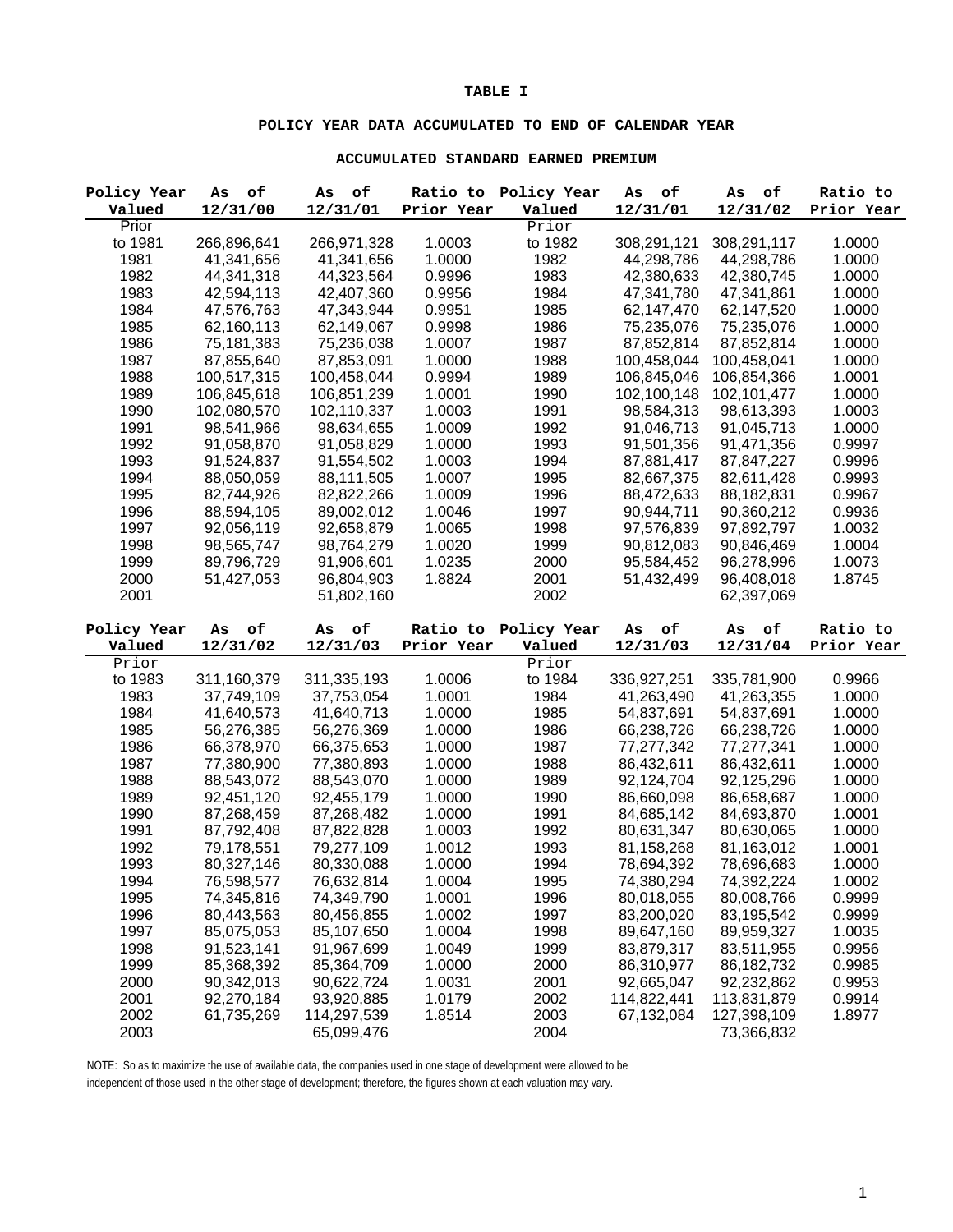#### **TABLE I - A**

## **POLICY YEAR DATA ACCUMULATED TO END OF CALENDAR YEAR**

#### **INCURRED LOSSES EXCLUDING BULK AND IBNR RESERVES**

| Policy Year  | of<br>Αs    | о£<br>As     | Ratio to   | Policy Year  | оf<br>As    | оf<br>As     | Ratio to   |
|--------------|-------------|--------------|------------|--------------|-------------|--------------|------------|
| Valued       | 12/31/00    | 12/31/01     | Prior Year | Valued       | 12/31/01    | 12/31/02     | Prior Year |
| Prior        |             |              |            | Prior        |             |              |            |
| to 1981      | 179,238,583 | 180,270,912  | 1.0058     | to 1982      | 206,630,896 | 209,008,599  | 1.0115     |
| 1981         | 26,574,241  | 26,429,463   | 0.9946     | 1982         | 24,244,899  | 24,158,695   | 0.9964     |
| 1982         | 24,353,700  | 24, 267, 273 | 0.9965     | 1983         | 29,303,332  | 29,481,861   | 1.0061     |
| 1983         | 29,235,429  | 29,303,402   | 1.0023     | 1984         | 37,847,633  | 37,640,919   | 0.9945     |
| 1984         | 36,814,613  | 37,887,892   | 1.0292     | 1985         | 43,929,987  | 44,055,271   | 1.0029     |
| 1985         | 43,384,422  | 43,929,987   | 1.0126     | 1986         | 43,166,096  | 43,344,460   | 1.0041     |
| 1986         | 42,985,399  | 43,166,096   | 1.0042     | 1987         | 52,878,950  | 53,413,528   | 1.0101     |
| 1987         | 53,339,214  | 52,878,950   | 0.9914     | 1988         | 48,666,518  | 49,107,296   | 1.0091     |
| 1988         | 48,374,281  | 48,666,518   | 1.0060     | 1989         | 60,955,897  | 62,215,199   | 1.0207     |
| 1989         | 59,562,400  | 60,955,897   | 1.0234     | 1990         | 60,072,058  | 61,223,864   | 1.0192     |
| 1990         | 58,946,209  | 60,072,058   | 1.0191     | 1991         | 58,351,758  | 59,199,481   | 1.0145     |
| 1991         | 57,900,871  | 58,356,066   | 1.0079     | 1992         | 63,964,250  | 65,213,349   | 1.0195     |
| 1992         | 63,503,616  | 64,185,212   | 1.0107     | 1993         | 58,755,010  | 58,969,428   | 1.0036     |
| 1993         | 58,366,680  | 58,760,848   | 1.0068     | 1994         | 49,102,763  | 50,620,025   | 1.0309     |
| 1994         | 47,949,295  | 49,179,927   | 1.0257     | 1995         | 51,721,277  | 52,977,383   | 1.0243     |
| 1995         | 50,783,689  | 51,786,161   | 1.0197     | 1996         | 57,006,897  | 59,473,090   | 1.0433     |
| 1996         | 55,906,867  | 57,378,268   | 1.0263     | 1997         | 49,033,764  | 50,941,457   | 1.0389     |
| 1997         | 49,251,964  | 50,752,686   | 1.0305     | 1998         | 50,414,968  | 53,156,302   | 1.0544     |
| 1998         | 47,964,550  | 51,214,986   | 1.0678     | 1999         | 52,622,821  | 61,294,288   | 1.1648     |
| 1999         | 44,936,447  | 54,044,727   | 1.2027     | 2000         | 46,387,007  | 61,124,189   | 1.3177     |
| 2000         | 18,649,770  | 47,402,089   | 2.5417     | 2001         | 19,452,832  | 42,929,722   | 2.2069     |
| 2001         |             | 19,532,888   |            | 2002         | 0           | 22,757,352   |            |
|              |             |              |            |              |             |              |            |
|              |             |              |            |              |             |              |            |
| Policy Year  | As<br>оf    | As<br>оf     | Ratio to   | Policy Year  | As<br>оf    | As<br>оf     | Ratio to   |
| Valued       | 12/31/02    | 12/31/03     | Prior Year | Valued       | 12/31/03    | 12/31/04     | Prior Year |
| Prior        |             |              |            | Prior        |             |              |            |
| to 1983      | 194,012,739 | 195,842,619  | 1.0094     | to 1984      | 213,959,350 | 216,012,460  | 1.0096     |
| 1983         | 26,871,430  | 26,858,343   | 0.9995     | 1984         | 33,648,503  | 33,962,742   | 1.0093     |
| 1984         | 33,507,595  | 34,036,063   | 1.0158     | 1985         | 38,692,612  | 38,690,337   | 0.9999     |
| 1985         | 38,386,764  | 38,677,314   | 1.0076     | 1986         | 39,566,441  | 39,974,073   | 1.0103     |
| 1986         | 38,766,725  | 39,419,916   | 1.0168     | 1987         | 46,759,152  | 47,930,843   | 1.0251     |
| 1987         | 46,809,981  | 46,505,863   | 0.9935     | 1988         | 44,165,689  | 44, 164, 123 | 1.0000     |
| 1988         | 42,010,149  | 44,130,470   | 1.0505     | 1989         | 50,960,558  | 51,710,957   | 1.0147     |
| 1989         | 51,728,269  | 51,977,049   | 1.0048     | 1990         | 48,555,353  | 49,679,461   | 1.0232     |
| 1990         | 48,804,845  | 50,505,548   | 1.0348     | 1991         | 50,127,872  | 51,053,087   | 1.0185     |
| 1991         | 51,409,227  | 52,654,862   | 1.0242     | 1992         | 58,120,128  | 61,589,806   | 1.0597     |
| 1992         | 56,413,669  | 57,224,843   | 1.0144     | 1993         | 55,251,973  | 56,958,533   | 1.0309     |
| 1993         | 50,980,022  | 52,554,777   | 1.0309     | 1994         | 44,864,386  | 48,014,315   | 1.0702     |
| 1994         | 41,533,792  | 41,703,710   | 1.0041     | 1995         | 52,894,515  | 56,082,134   | 1.0603     |
| 1995         | 47,696,398  | 51,885,660   | 1.0878     | 1996         | 56,661,422  | 58,165,328   | 1.0265     |
| 1996         | 53,765,078  | 54,963,049   | 1.0223     | 1997         | 52,937,736  | 56,597,347   | 1.0691     |
| 1997         | 47,596,355  | 53,164,120   | 1.1170     | 1998         | 49,724,492  | 52,268,545   | 1.0512     |
| 1998         | 48,110,169  | 50,915,602   | 1.0583     | 1999         | 58,937,674  | 63,505,039   | 1.0775     |
| 1999         | 57,722,891  | 60,536,529   | 1.0487     | 2000         | 62,137,981  | 71,802,918   | 1.1555     |
| 2000         | 56,932,048  | 65,459,717   | 1.1498     | 2001         | 52,394,478  | 63,045,636   | 1.2033     |
| 2001         | 40,930,964  | 52,233,632   | 1.2761     | 2002         | 61,653,245  | 73,951,975   | 1.1995     |
| 2002<br>2003 | 22,753,043  | 61,402,022   | 2.6986     | 2003<br>2004 | 21,749,352  | 52,695,304   | 2.4228     |

NOTE: So as to maximize the use of available data, the companies used in one stage of development were allowed to be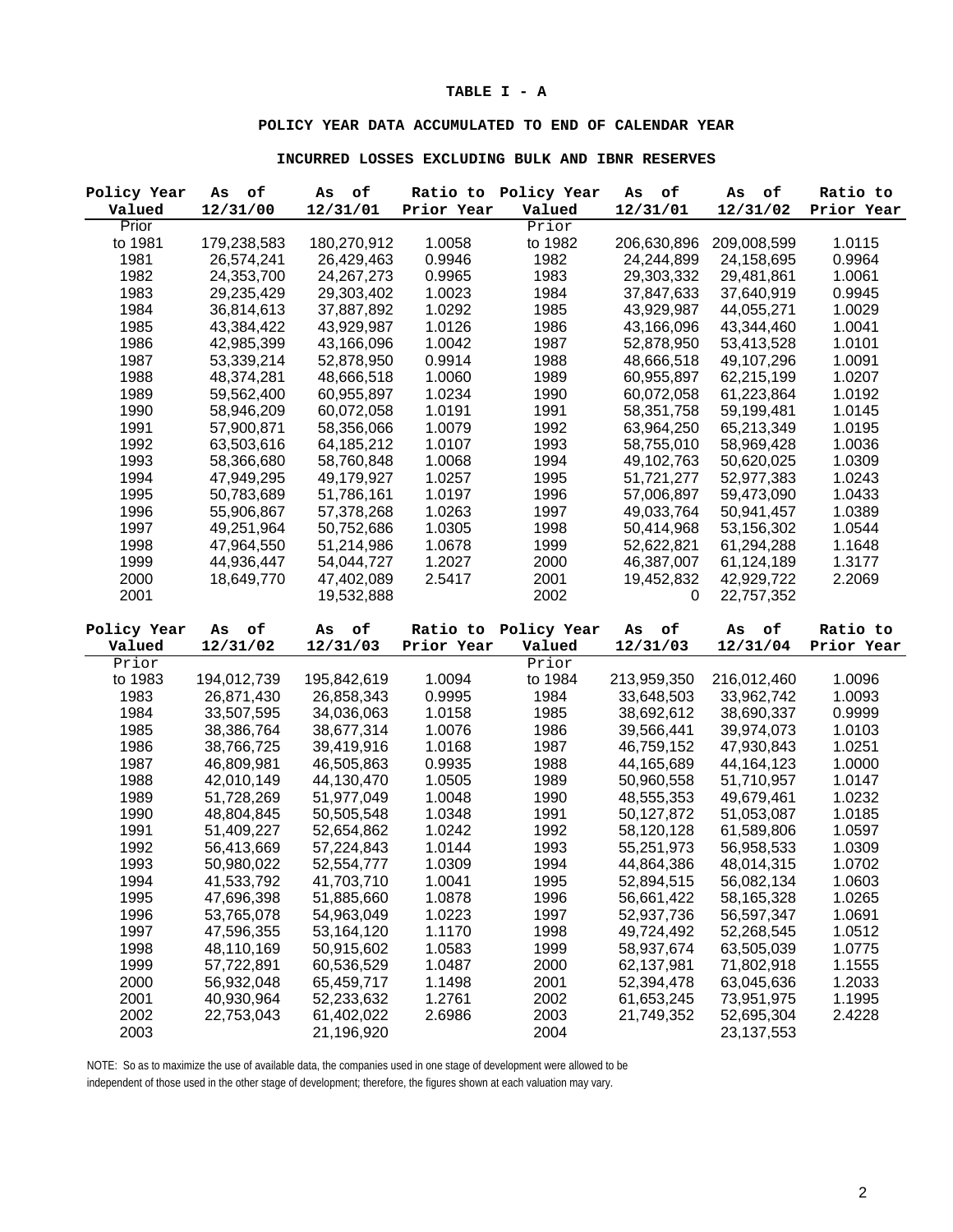## **TABLE I - B**

## **POLICY YEAR DATA ACCUMULATED TO END OF CALENDAR YEAR**

#### **INDEMNITY INCURRED LOSSES EXCLUDING BULK AND IBNR RESERVES**

| Policy Year  | of<br>Αs                  | of<br>As                 | Ratio to         | Policy Year  | о£<br>As                 | оf<br>As                 | Ratio to         |
|--------------|---------------------------|--------------------------|------------------|--------------|--------------------------|--------------------------|------------------|
| Valued       | 12/31/00                  | 12/31/01                 | Prior Year       | Valued       | 12/31/01                 | 12/31/02                 | Prior Year       |
| Prior        |                           |                          |                  | Prior        |                          |                          |                  |
| to 1981      | 114,916,076               | 116,006,732              | 1.0095           | to 1982      | 133,179,033              | 132,881,247              | 0.9978           |
| 1981         | 14,950,425                | 15,084,785               | 1.0090           | 1982         | 15,888,353               | 15,765,340               | 0.9923           |
| 1982         | 15,993,480                | 15,901,044               | 0.9942           | 1983         | 18,950,702               | 18,933,427               | 0.9991           |
| 1983         | 18,943,091                | 18,950,702               | 1.0004           | 1984         | 19,845,628               | 19,761,284               | 0.9957           |
| 1984         | 19,192,505                | 19,863,493               | 1.0350           | 1985         | 24,159,792               | 24,064,342               | 0.9960           |
| 1985         | 23,710,783                | 24,159,792               | 1.0189           | 1986         | 25,584,450               | 25,576,617               | 0.9997           |
| 1986         | 25,338,909                | 25,584,450               | 1.0097           | 1987         | 29,180,326               | 29,260,357               | 1.0027           |
| 1987         | 29,235,841                | 29,180,326               | 0.9981           | 1988         | 27,450,332               | 27,527,727               | 1.0028           |
| 1988         | 27,395,915                | 27,450,332               | 1.0020           | 1989         | 32,223,194               | 32,954,898               | 1.0227           |
| 1989         | 31,571,183                | 32,223,194               | 1.0207           | 1990         | 32,426,322               | 32,817,232               | 1.0121           |
| 1990         | 31,491,763                | 32,426,322               | 1.0297           | 1991         | 30,165,796               | 30,423,149               | 1.0085           |
| 1991         | 30,044,546                | 30,166,562               | 1.0041           | 1992         | 28,564,979               | 29,030,869               | 1.0163           |
| 1992         | 28,754,997                | 28,757,661               | 1.0001           | 1993         | 28,985,362               | 29,094,765               | 1.0038           |
| 1993         | 29,101,867                | 28,986,796               | 0.9960           | 1994         | 24,800,814               | 24,802,999               | 1.0001           |
| 1994         | 24,574,385                | 24,820,645               | 1.0100           | 1995         | 24,764,060               | 25,395,166               | 1.0255           |
| 1995         | 24,578,603                | 24,780,960               | 1.0082           | 1996         | 28,040,130               | 28,619,167               | 1.0207           |
| 1996         | 27,853,882                | 28,180,165               | 1.0117           | 1997         | 23,054,812               | 23,599,487               | 1.0236           |
| 1997         | 23,374,966                | 23,863,169               | 1.0209           | 1998         | 21,875,940               | 23,378,851               | 1.0687           |
| 1998         | 20,328,985                | 22,255,218               | 1.0948           | 1999         | 23,336,017               | 28,700,265               | 1.2299           |
| 1999         | 18,952,916                | 24,081,104               | 1.2706           | 2000         | 21,051,211               | 29,954,748               | 1.4229           |
| 2000         | 7,042,277                 | 21,491,156               | 3.0517           | 2001         | 6,254,191                | 18,029,241               | 2.8827           |
| 2001         |                           | 6,286,401                |                  | 2002         |                          | 8,159,389                |                  |
|              |                           |                          |                  |              |                          |                          |                  |
|              |                           |                          |                  |              |                          |                          |                  |
| Policy Year  | of<br>As                  | оf<br>As                 | Ratio to         | Policy Year  | $\circ \texttt{f}$<br>As | оf<br>As                 | Ratio to         |
| Valued       | 12/31/02                  | 12/31/03                 | Prior Year       | Valued       | 12/31/03                 | 12/31/04                 | Prior Year       |
| Prior        |                           |                          |                  | Prior        |                          |                          |                  |
| to 1983      | 124,263,444               | 123,799,643              | 0.9963           | to 1984      | 135,799,716              | 135, 151, 704            | 0.9952           |
| 1983         | 17,084,995                | 17,067,828               | 0.9990           | 1984         | 17,173,646               | 17,292,212               | 1.0069           |
| 1984         | 17,046,336                | 17,262,556               | 1.0127           | 1985         | 21,021,569               | 21,088,980               | 1.0032           |
| 1985         | 20,600,078                | 20,704,607               | 1.0051           | 1986         | 23,321,851               | 23,317,952               | 0.9998           |
| 1986         | 22,883,950                | 23,122,633               | 1.0104           | 1987         | 25,355,517               | 25,506,146               | 1.0059           |
| 1987         | 24,975,454                | 25,028,114               | 1.0021           | 1988         | 23,794,715               | 23,758,453               | 0.9985           |
| 1988         | 23,480,476                | 23,676,574               | 1.0084           | 1989         | 25,894,896               | 26,054,529               | 1.0062           |
| 1989         | 26,471,980                | 26,143,564               | 0.9876           | 1990         | 24,949,034               | 25,286,369               | 1.0135           |
| 1990         | 25,673,103                | 26,215,943               | 1.0211           | 1991         | 25,229,411               | 25,383,934               | 1.0061           |
| 1991         | 26,376,688                | 26,889,026               | 1.0194           | 1992         | 24,851,506               | 25,085,489               | 1.0094           |
| 1992         | 24,265,644                | 24,292,241               | 1.0011           | 1993         | 26,683,459               | 27,108,138               | 1.0159           |
| 1993         | 25,695,887                | 25,930,822               | 1.0091           | 1994         | 21,112,700               | 21,574,216               | 1.0219           |
|              | 20,616,351                | 20,423,769               |                  | 1995         | 23,823,138               | 24,197,938               |                  |
| 1994<br>1995 | 23,245,026                | 23,647,052               | 0.9907<br>1.0173 | 1996         | 26,593,845               | 26,989,768               | 1.0157<br>1.0149 |
| 1996         | 26,012,214                | 26,292,193               | 1.0108           | 1997         | 23,792,484               | 25,794,036               | 1.0841           |
| 1997         | 21,725,494                | 24,048,858               | 1.1069           | 1998         | 22,049,663               | 22,855,529               | 1.0365           |
|              | 21,531,571                |                          |                  |              |                          |                          |                  |
| 1998         |                           | 23,239,953               | 1.0793           | 1999         | 26,614,637               | 28,887,717               | 1.0854           |
| 1999         | 26,893,876                | 27,539,962               | 1.0240           | 2000         | 29,664,827               | 33, 151, 776             | 1.1175           |
| 2000         | 27,482,072                | 31,403,226               | 1.1427           | 2001<br>2002 | 24,348,971               | 29,181,747               | 1.1985           |
| 2001<br>2002 | 17, 167, 785<br>8,210,396 | 24,669,053<br>23,163,960 | 1.4369<br>2.8213 | 2003         | 22,753,341<br>8,111,189  | 28,866,778<br>21,773,994 | 1.2687<br>2.6844 |

NOTE: So as to maximize the use of available data, the companies used in one stage of development were allowed to be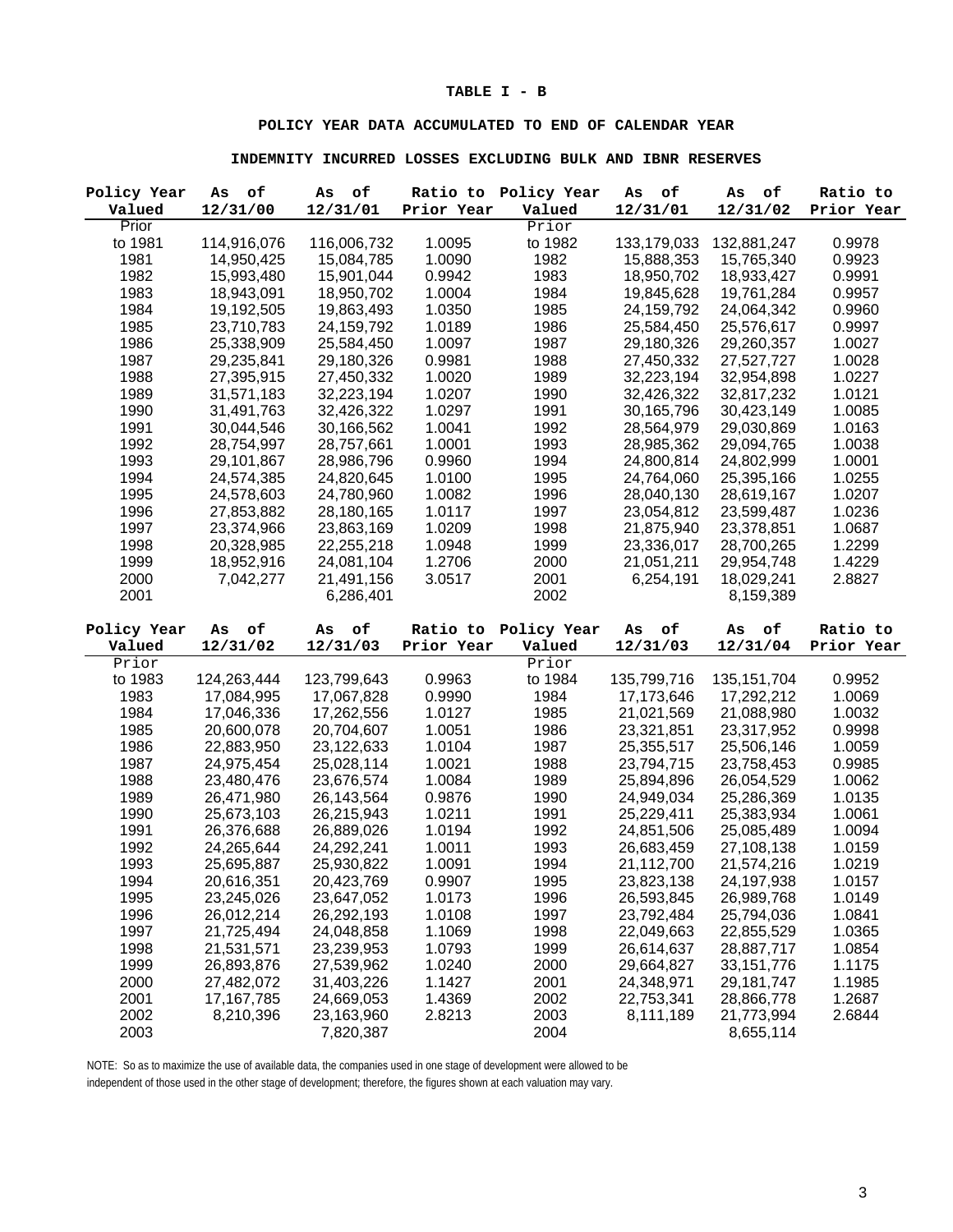#### **TABLE I - C**

## **POLICY YEAR DATA ACCUMULATED TO END OF CALENDAR YEAR**

#### **MEDICAL INCURRED LOSSES EXCLUDING BULK AND IBNR RESERVES**

| Policy Year  | оf<br>As                 | оf<br>As                 | Ratio to         | Policy Year  | о£<br>As                 | оf<br>As                 | Ratio to         |
|--------------|--------------------------|--------------------------|------------------|--------------|--------------------------|--------------------------|------------------|
| Valued       | 12/31/00                 | 12/31/01                 | Prior Year       | Valued       | 12/31/01                 | 12/31/02                 | Prior Year       |
| Prior        |                          |                          |                  | Prior        |                          |                          |                  |
| to 1981      | 64,322,507               | 64,264,180               | 0.9991           | to 1982      | 73,451,863               | 76,127,352               | 1.0364           |
| 1981         | 11,623,816               | 11,344,678               | 0.9760           | 1982         | 8,356,546                | 8,393,355                | 1.0044           |
| 1982         | 8,360,220                | 8,366,229                | 1.0007           | 1983         | 10,352,630               | 10,548,434               | 1.0189           |
| 1983         | 10,292,338               | 10,352,700               | 1.0059           | 1984         | 18,002,005               | 17,879,635               | 0.9932           |
| 1984         | 17,622,108               | 18,024,399               | 1.0228           | 1985         | 19,770,195               | 19,990,929               | 1.0112           |
| 1985         | 19,673,639               | 19,770,195               | 1.0049           | 1986         | 17,581,646               | 17,767,843               | 1.0106           |
| 1986         | 17,646,490               | 17,581,646               | 0.9963           | 1987         | 23,698,624               | 24, 153, 171             | 1.0192           |
| 1987         | 24,103,373               | 23,698,624               | 0.9832           | 1988         | 21,216,186               | 21,579,569               | 1.0171           |
| 1988         | 20,978,366               | 21,216,186               | 1.0113           | 1989         | 28,732,703               | 29,260,301               | 1.0184           |
| 1989         | 27,991,217               | 28,732,703               | 1.0265           | 1990         | 27,645,736               | 28,406,632               | 1.0275           |
| 1990         | 27,454,446               | 27,645,736               | 1.0070           | 1991         | 28,185,962               | 28,776,332               | 1.0209           |
| 1991         | 27,856,325               | 28,189,504               | 1.0120           | 1992         | 35,399,271               | 36,182,480               | 1.0221           |
| 1992         | 34,748,619               | 35,427,551               | 1.0195           | 1993         | 29,769,648               | 29,874,663               | 1.0035           |
| 1993         | 29,264,813               | 29,774,052               | 1.0174           | 1994         | 24,301,949               | 25,817,026               | 1.0623           |
| 1994         | 23,374,910               | 24,359,282               | 1.0421           | 1995         | 26,957,217               | 27,582,217               | 1.0232           |
| 1995         | 26,205,086               | 27,005,201               | 1.0305           | 1996         | 28,966,767               | 30,853,923               | 1.0651           |
| 1996         | 28,052,985               | 29,198,103               | 1.0408           | 1997         | 25,978,952               | 27,341,970               | 1.0525           |
| 1997         | 25,876,998               | 26,889,517               | 1.0391           | 1998         | 28,539,028               | 29,777,451               | 1.0434           |
| 1998         | 27,635,565               | 28,959,768               | 1.0479           | 1999         | 29,286,804               | 32,594,023               | 1.1129           |
| 1999         | 25,983,531               | 29,963,623               | 1.1532           | 2000         | 25,335,796               | 31,169,441               | 1.2303           |
| 2000         | 11,607,493               | 25,910,933               | 2.2323           | 2001         | 13,198,641               | 24,900,481               | 1.8866           |
| 2001         |                          | 13,246,487               |                  | 2002         |                          | 14,597,963               |                  |
|              |                          |                          |                  |              |                          |                          |                  |
|              |                          |                          |                  |              |                          |                          |                  |
| Policy Year  | As<br>оf                 | оf<br>As                 | Ratio to         | Policy Year  | As<br>оf                 | $\circ \texttt{f}$<br>As | Ratio to         |
| Valued       | 12/31/02                 | 12/31/03                 | Prior Year       | Valued       | 12/31/03                 | 12/31/04                 | Prior Year       |
| Prior        |                          |                          |                  | Prior        |                          |                          |                  |
| to 1983      | 69,749,295               | 72,042,976               | 1.0329           | to 1984      | 78,159,634               | 80,860,756               | 1.0346           |
| 1983         | 9,786,435                | 9,790,515                | 1.0004           | 1984         | 16,474,857               | 16,670,530               | 1.0119           |
| 1984         | 16,461,259               | 16,773,507               | 1.0190           | 1985         | 17,671,043               | 17,601,357               | 0.9961           |
| 1985         | 17,786,686               | 17,972,707               | 1.0105           | 1986         | 16,244,590               | 16,656,121               | 1.0253           |
| 1986         | 15,882,775               | 16,297,283               | 1.0261           | 1987         | 21,403,635               | 22,424,697               | 1.0477           |
| 1987         | 21,834,527               | 21,477,749               | 0.9837           | 1988         | 20,370,974               | 20,405,670               | 1.0017           |
| 1988         | 18,529,673               | 20,453,896               | 1.1038           | 1989         | 25,065,662               | 25,656,428               | 1.0236           |
| 1989         | 25,256,289               | 25,833,485               | 1.0229           | 1990         | 23,606,319               | 24,393,092               | 1.0333           |
| 1990         | 23, 131, 742             | 24,289,605               | 1.0501           | 1991         | 24,898,461               | 25,669,153               | 1.0310           |
| 1991         | 25,032,539               | 25,765,836               | 1.0293           | 1992         | 33,268,622               | 36,504,317               | 1.0973           |
| 1992         | 32,148,025               | 32,932,602               | 1.0244           | 1993         | 28,568,514               | 29,850,395               | 1.0449           |
| 1993         | 25,284,135               | 26,623,955               | 1.0530           | 1994         | 23,751,686               | 26,440,099               | 1.1132           |
| 1994         | 20,917,441               | 21,279,941               | 1.0173           | 1995         | 29,071,377               | 31,884,196               | 1.0968           |
| 1995         | 24,451,372               | 28,238,608               | 1.1549           | 1996         | 30,067,577               | 31,175,560               | 1.0368           |
| 1996         | 27,752,864               | 28,670,856               | 1.0331           | 1997         | 29,145,252               | 30,803,311               | 1.0569           |
| 1997         | 25,870,861               | 29,115,262               | 1.1254           | 1998         | 27,674,829               | 29,413,016               | 1.0628           |
| 1998         | 26,578,598               | 27,675,649               | 1.0413           | 1999         | 32,323,037               | 34,617,322               | 1.0710           |
| 1999         | 30,829,015               | 32,996,567               | 1.0703           | 2000         | 32,473,154               | 38,651,142               | 1.1902           |
| 2000         | 29,449,976               | 34,056,491               | 1.1564           | 2001         | 28,045,507               | 33,863,889               | 1.2075           |
| 2001<br>2002 | 23,763,179<br>14,542,647 | 27,564,579<br>38,238,062 | 1.1600<br>2.6294 | 2002<br>2003 | 38,899,904<br>13,638,163 | 45,085,197<br>30,921,310 | 1.1590<br>2.2673 |

NOTE: So as to maximize the use of available data, the companies used in one stage of development were allowed to be independent of those used in the other stage of development; therefore, the figures shown at each valuation may vary.

4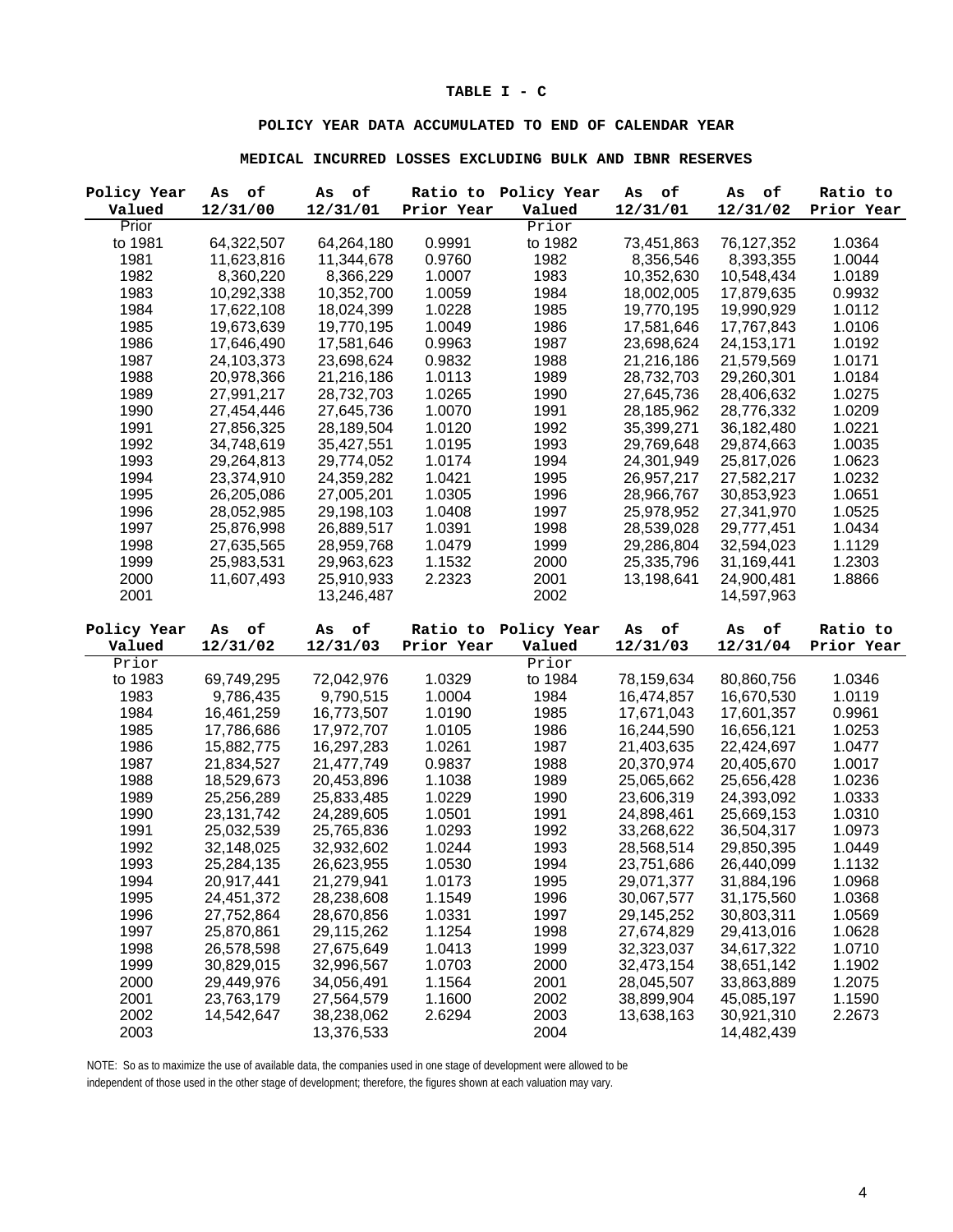## **TABLE I - D**

### **POLICY YEAR DATA ACCUMULATED TO END OF CALENDAR YEAR**

#### **INDEMNITY PAID LOSSES**

| Policy Year  | of<br>Αs    | оf<br>As                 | Ratio to   | Policy Year          | о£<br>As     | о£<br>As               | Ratio to   |
|--------------|-------------|--------------------------|------------|----------------------|--------------|------------------------|------------|
| Valued       | 12/31/00    | 12/31/01                 | Prior Year | Valued               | 12/31/01     | 12/31/02               | Prior Year |
| Prior        |             |                          |            | Prior                |              |                        |            |
| to 1981      | 109,300,151 | 109,892,203              | 1.0054     | to 1982              | 124,365,640  | 125,089,729            | 1.0058     |
| 1981         | 13,318,693  | 13,479,171               | 1.0120     | 1982                 | 15, 184, 273 | 15,253,262             | 1.0045     |
| 1982         | 15,061,679  | 15,196,964               | 1.0090     | 1983                 | 17,404,455   | 17,629,036             | 1.0129     |
| 1983         | 17,281,517  | 17,404,455               | 1.0071     | 1984                 | 18,048,531   | 18,159,251             | 1.0061     |
| 1984         | 17,963,568  | 18,066,396               | 1.0057     | 1985                 | 22,448,934   | 22,609,573             | 1.0072     |
| 1985         | 22,253,450  | 22,448,934               | 1.0088     | 1986                 | 23,267,196   | 23,490,481             | 1.0096     |
| 1986         | 23,047,265  | 23,267,196               | 1.0095     | 1987                 | 27,603,462   | 27,781,968             | 1.0065     |
| 1987         | 27,446,820  | 27,603,462               | 1.0057     | 1988                 | 25,661,668   | 26,079,912             | 1.0163     |
| 1988         | 25,428,017  | 25,661,668               | 1.0092     | 1989                 | 30,427,814   | 30,906,624             | 1.0157     |
| 1989         | 29,978,628  | 30,427,814               | 1.0150     | 1990                 | 30,037,516   | 30,177,393             | 1.0047     |
| 1990         | 29,817,316  | 30,037,516               | 1.0074     | 1991                 | 28,066,024   | 28,395,537             | 1.0117     |
| 1991         | 27,637,500  | 28,066,790               | 1.0155     | 1992                 | 26,396,498   | 26,732,454             | 1.0127     |
| 1992         | 25,927,526  | 26,589,180               | 1.0255     | 1993                 | 25,747,921   | 26,220,766             | 1.0184     |
| 1993         | 24,696,986  | 25,749,355               | 1.0426     | 1994                 | 22,085,710   | 22,823,924             | 1.0334     |
| 1994         | 21,610,092  | 22,105,541               | 1.0229     | 1995                 | 22,374,520   | 23,129,145             | 1.0337     |
| 1995         | 21,610,775  | 22,391,420               | 1.0361     | 1996                 | 23,193,805   | 25,208,637             | 1.0869     |
| 1996         | 21,425,748  | 23,330,263               | 1.0889     | 1997                 | 18,849,226   | 20,150,021             | 1.0690     |
| 1997         | 16,701,782  | 19,433,759               | 1.1636     | 1998                 | 17,490,933   | 19,687,683             | 1.1256     |
| 1998         | 13,079,960  | 17,771,456               | 1.3587     | 1999                 | 14,593,934   | 20,772,519             | 1.4234     |
| 1999         | 8,360,241   | 15,040,717               | 1.7991     | 2000                 | 8,605,892    | 16,704,333             | 1.9410     |
| 2000         |             |                          |            | 2001                 |              |                        | 4.5346     |
| 2001         | 2,135,330   | 8,925,470<br>1,589,000   | 4.1799     | 2002                 | 1,583,990    | 7,182,811<br>1,752,120 |            |
|              |             |                          |            |                      | 0            |                        |            |
|              |             |                          |            |                      |              |                        |            |
|              |             |                          |            |                      |              |                        |            |
| Policy Year  | As<br>оf    | $\circ \texttt{f}$<br>As |            | Ratio to Policy Year | As<br>оf     | As<br>оf               | Ratio to   |
| Valued       | 12/31/02    | 12/31/03                 | Prior Year | Valued               | 12/31/03     | 12/31/04               | Prior Year |
| Prior        |             |                          |            | Prior                |              |                        |            |
| to 1983      | 117,450,190 | 118,226,489              | 1.0066     | to 1984              | 129,142,246  | 129,776,803            | 1.0049     |
| 1983         | 15,780,604  | 15,852,305               | 1.0045     | 1984                 | 15,943,521   | 16,007,651             | 1.0040     |
| 1984         | 15,779,307  | 16,032,431               | 1.0160     | 1985                 | 20,107,917   | 20,117,221             | 1.0005     |
| 1985         | 19,640,650  | 19,889,060               | 1.0126     | 1986                 | 21,126,091   | 21,395,103             | 1.0127     |
| 1986         | 20,790,019  | 20,934,602               | 1.0070     | 1987                 | 24,472,598   | 24,667,737             | 1.0080     |
| 1987         | 23,820,413  | 24,092,009               | 1.0114     | 1988                 | 22,308,021   | 22,501,648             | 1.0087     |
| 1988         | 22,079,366  | 22,189,880               | 1.0050     | 1989                 | 24,812,822   | 24,975,972             | 1.0066     |
| 1989         | 25,064,872  | 25,194,817               | 1.0052     | 1990                 | 23,988,876   | 24,192,981             | 1.0085     |
| 1990         | 24,697,879  | 25,150,219               | 1.0183     | 1991                 | 23,646,359   | 23,793,315             | 1.0062     |
| 1991         | 24,586,633  | 25,145,116               | 1.0227     | 1992                 | 23,018,372   | 23,714,274             | 1.0302     |
| 1992         | 22,630,951  | 22,800,298               | 1.0075     | 1993                 | 24,460,268   | 25,055,132             | 1.0243     |
| 1993         | 22,966,554  | 23,707,631               | 1.0323     | 1994                 | 20,188,404   | 20,384,686             | 1.0097     |
| 1994         | 18,954,144  | 19,526,570               | 1.0302     | 1995                 | 21,706,554   | 22,077,429             | 1.0171     |
| 1995         | 21,023,345  | 21,496,950               | 1.0225     | 1996                 | 23,759,448   | 24,412,883             | 1.0275     |
| 1996         | 22,746,465  | 23,458,447               | 1.0313     | 1997                 | 20,102,605   | 21,205,521             | 1.0549     |
| 1997         | 18,742,841  | 20,510,238               | 1.0943     | 1998                 | 18,955,256   | 19,975,475             | 1.0538     |
| 1998         | 18,056,171  | 19,910,208               | 1.1027     | 1999                 | 22,106,354   | 24,189,915             | 1.0943     |
| 1999         | 19,462,189  | 22,884,167               | 1.1758     | 2000                 | 20,420,107   | 25,416,138             | 1.2447     |
| 2000         | 15,418,147  | 21, 181, 507             | 1.3738     | 2001                 | 13,975,898   | 19,805,565             | 1.4171     |
| 2001         | 6,862,783   | 14,033,988               | 2.0449     | 2002                 | 8,408,339    | 17,313,245             | 2.0591     |
| 2002<br>2003 | 1,763,162   | 8,667,651<br>1,947,899   | 4.9160     | 2003<br>2004         | 1,975,040    | 8,691,486<br>1,823,874 | 4.4007     |

NOTE: So as to maximize the use of available data, the companies used in one stage of development were allowed to be